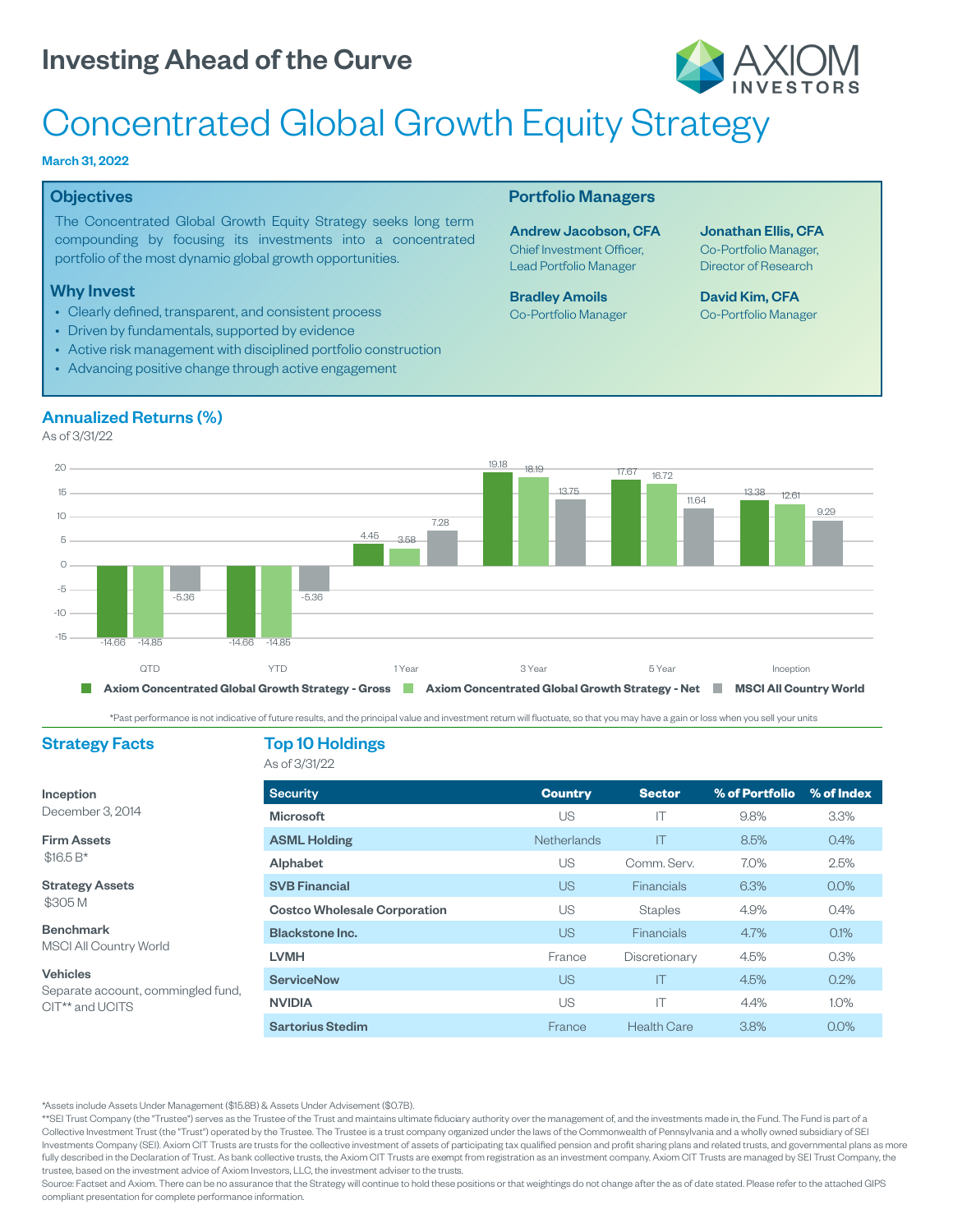#### Risk/Return Analysis Portfolio & Characteristics (%)

As of 3/31/22

| <b>5 Year Statistics</b>                 | <b>Axiom</b> | <b>Index</b> |
|------------------------------------------|--------------|--------------|
| Cumulative Return (%)                    | 125.6        | 73.4         |
| Annualized Return (%)                    | 17.7         | 11.6         |
| Annualized Excess Return (%)             | 6.0          |              |
| <b>Batting Average (% Quarterly)</b>     | 70.0         |              |
| <b>Annualized Standard Deviation (%)</b> | 178          | 15 O         |
| Tracking Error (%)                       | 8.8          |              |
| <b>Information Ratio</b>                 | 07           |              |
| <b>Annualized Sortino Ratio</b>          | 1.5          | 1.0          |
| Upside Capture (% Quarterly)             | 158.3        |              |
| Downside Capture (% Quarterly)           | 108.7        |              |

#### Sector Exposure (%)



|                                       | <b>Axiom</b> | <b>Index</b> |
|---------------------------------------|--------------|--------------|
| Holdings                              | 26           | 2939         |
| % in Axiom Top 10 Holdings            | 58.4%        | 8.3%         |
| Weighted Average Market Cap (\$B)     | \$527.2      | \$415.1      |
| Median Market Cap (\$B)               | \$84.1       | \$12.1       |
| Liquidity (\$M/Day)                   | \$2,810      | \$2,596      |
| <b>Net Debt/Equity Ratio</b>          | $-5.0$       | 52.4         |
| Price Earnings Ratio (forward)        | 27.8         | 17.0         |
| <b>Earnings Growth Rate (forward)</b> | 20.4         | 18.4         |
| PEG Ratio (PE/Growth Rate)            | 1.4          | 0.9          |
| Wgt. Avg. Carbon Intensity            | 70.9         | 162.7        |

#### Sector Allocation vs. Index (%)



#### Regional Exposure (%)



#### Regional Allocation vs. Index (%)



Index: MSCI All Country World

Currency: USD, Risk/return statistics are gross of fees.

Past performance is no guarantee of future results. Source: Factset and Axiom.

There can be no assurance that the Strategy will continue to hold these positions or that weightings do not change after the as of date stated.

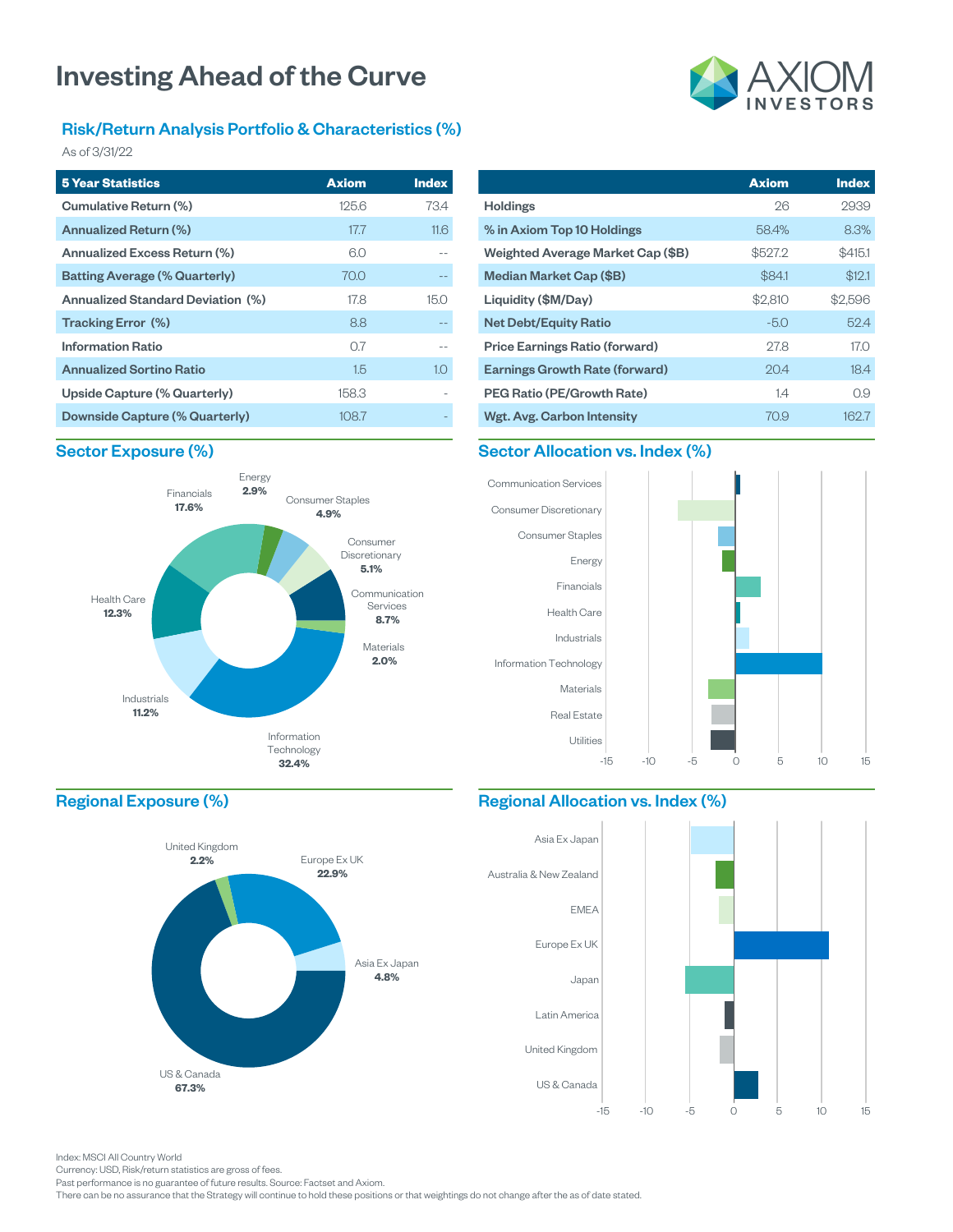

#### **Commentary**

During the first quarter 2022, the Axiom Concentrated Global Growth Equity Strategy ("Strategy") underperformed the MSCI ACWI Index ("Index") net of fees. The Strategy has outperformed the Index on a net of fees basis over 3-year, 5-year, and since inception periods.

This quarter, the MSCI ACWI Growth Index underperformed the MSCI ACWI Value by nearly -9%. This was the worst quarter for the global growth index performance relative to the global value index in over 20 years. Historically, such pronounced market rotations have often been followed by periods of growth stock recovery. Earnings remained resilient across Axiom's holdings, with the preponderance of the portfolio seeing forecast upgrades. As a result, the price correction left Axiom's holdings at more attractive levels for longer-term performance. In addition to growth-stock multiple compression, underlying sector performance of the index return also presented a challenge. For example, energy was by far the best performing sector in the index followed by materials, particularly metals and mining. Both sectors benefited from elevated global inflation and the supply shock which resulted from the Russian invasion of Ukraine. The worst performing sectors included many of the 'growthier' parts of the global economy such as consumer discretionary, communication services, and information technology. Many of Axiom's challenging stocks this quarter were longer term contributors that suffered a price correction despite continued earnings growth. The investment team collaborated intensively to re-underwrite existing investments while making prudent adjustments to portfolio holdings to manage risk, capture opportunities, and reflect evolving market conditions.

The top performing sectors on a relative basis during the first quarter were communication services and consumer discretionary given their underweight in the portfolio and consumer staples, driven by strong performance from Costco. Information technology, health care, and industrials were the largest relative detractors for the quarter.

From an individual stock perspective, the best relative contributors for the quarter were Costco, which is a US based retailer whose membership model is benefiting from the current levels of elevated food inflation and Blackstone, which is a US based alternative asset manager that continues to benefit from favorable asset flows. The largest detractors on a relative basis were SVB Financial Group, which is a US based bank that has been impacted by lower valuations for growth companies and ASML, the Dutch semiconductor capital equipment company, that has also been impacted by lower valuations for growth companies as well as by some recent supply chain challenges.

Global equities have rapidly adjusted to reflect challenging current macro-economic conditions creating opportunities in public markets for longer-term investors. While recent market turbulence is unsettling, it is notable that the S&P 500, for which data is available, rose during all seven Fed hiking cycles since 1975, gaining over 16% on average. The median Fed tightening cycle lasted 15 months with nine hikes for a median benchmark rate increase of 3.25%, roughly in line with current market expectations for this cycle. The Fed joined the global monetary tightening cycle, which started over one year ago in emerging markets, as global inflation concerns intensified during the quarter largely because of the energy and commodity supply shocks associated with the Russian invasion of Ukraine. These supply shocks combined with tight global labor markets and the residual impacts of COVID more than offset recent signs of improvements in global supply chains and evidence of rising wholesale channel inventories. While current growth remains healthy with especially strong labor and housing markets as well as tailwinds from re-opening and residual stimulus, investors are increasingly factoring in the risk of a recession. The widely followed 2-year to 10-year interest rate spreads recently briefly inverted anticipating a possible recession in one to two years. Again, as with the Fed tightening, these concerns might be creating public market opportunities for longer-term investors. Following all yield curve inversions since 1975, markets rose over 70% of the time gaining 8% on average from the first day of inversion to the end of the subsequent recession, again using the S&P 500 as a reference given the long-term data availability. During the past few Fed tightening cycles growth stocks on balance outperformed but earlier cycles sometimes favored value stocks. As we have for over 25 years, the team at Axiom will continue to navigate challenging markets by seeking out attractive dynamic growth investment opportunities, implementing our disciplined risk-aware portfolio construction, and focusing on remaining value-added long-term stewards of capital.

The information presented is not definitive investment advice, should not be relied on as such, and should not be viewed as a recommendation by Axiom. The securities presented are not representative of all of the securities purchased, sold or held for advisory clients, and it should not be assumed that investment in the securities identified was or will be profitable.

#### Client Partnership Contacts

**Lindsay R. Chamberlain** Managing Director 203.422.8039 lchamberlain@axiom-investors.com

**Megan Strater** Director of Client Partnerships 203.422.8041 mstrater@axiom-investors.com

#### **Gregory Schneider** Director of Client Partnerships 203.422.8038 gschneider@axiom-investors.com

**Matthew Welling, CFA**

Director of Client Partnerships 203.422.8044 mwelling@axiom-investors.com

#### **Steve Hanson**

Director of Client Partnerships 203.422.8085 shanson@axiom-investors.com